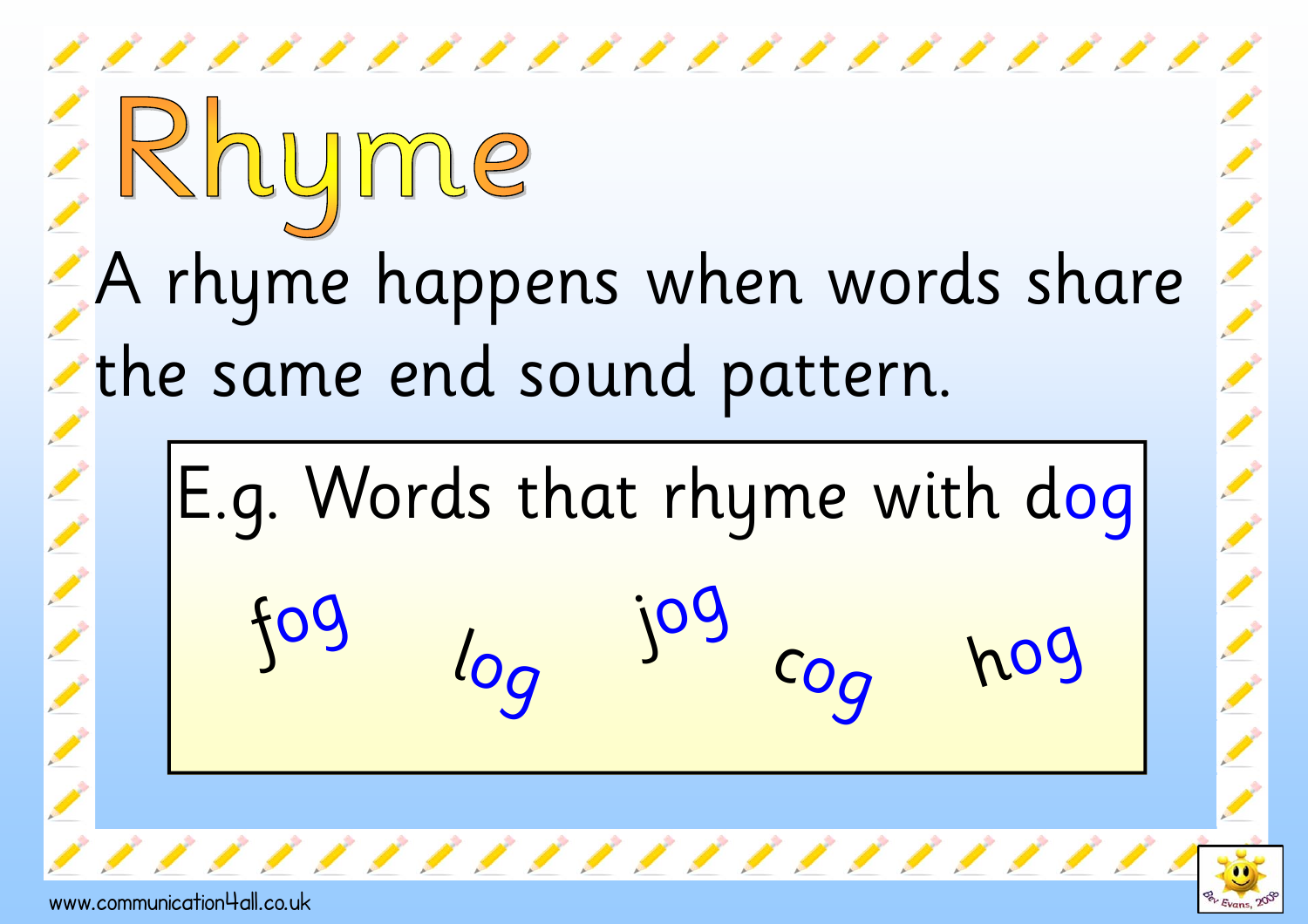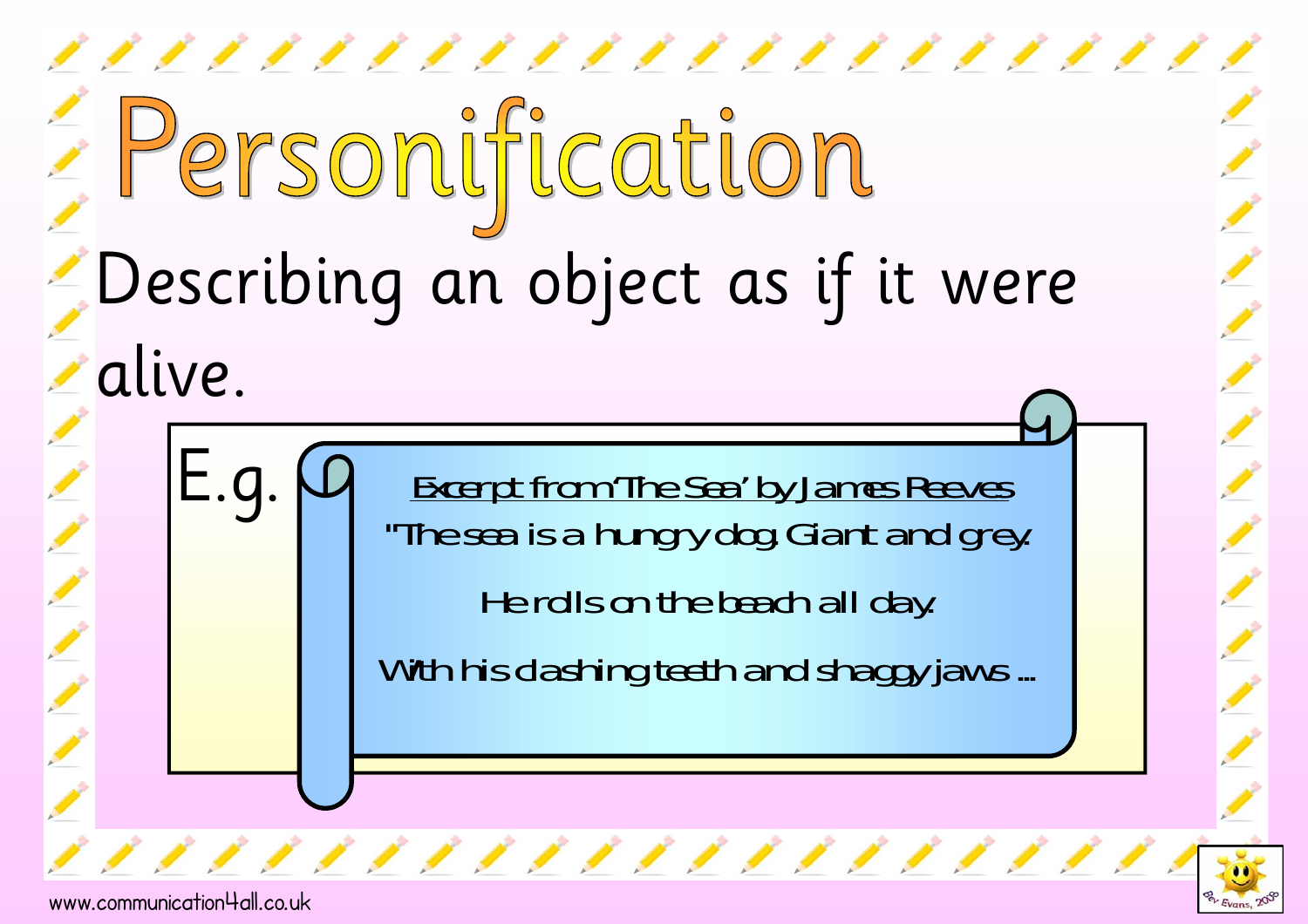# A visual representation of a word, or poem, that reflect the meaning.

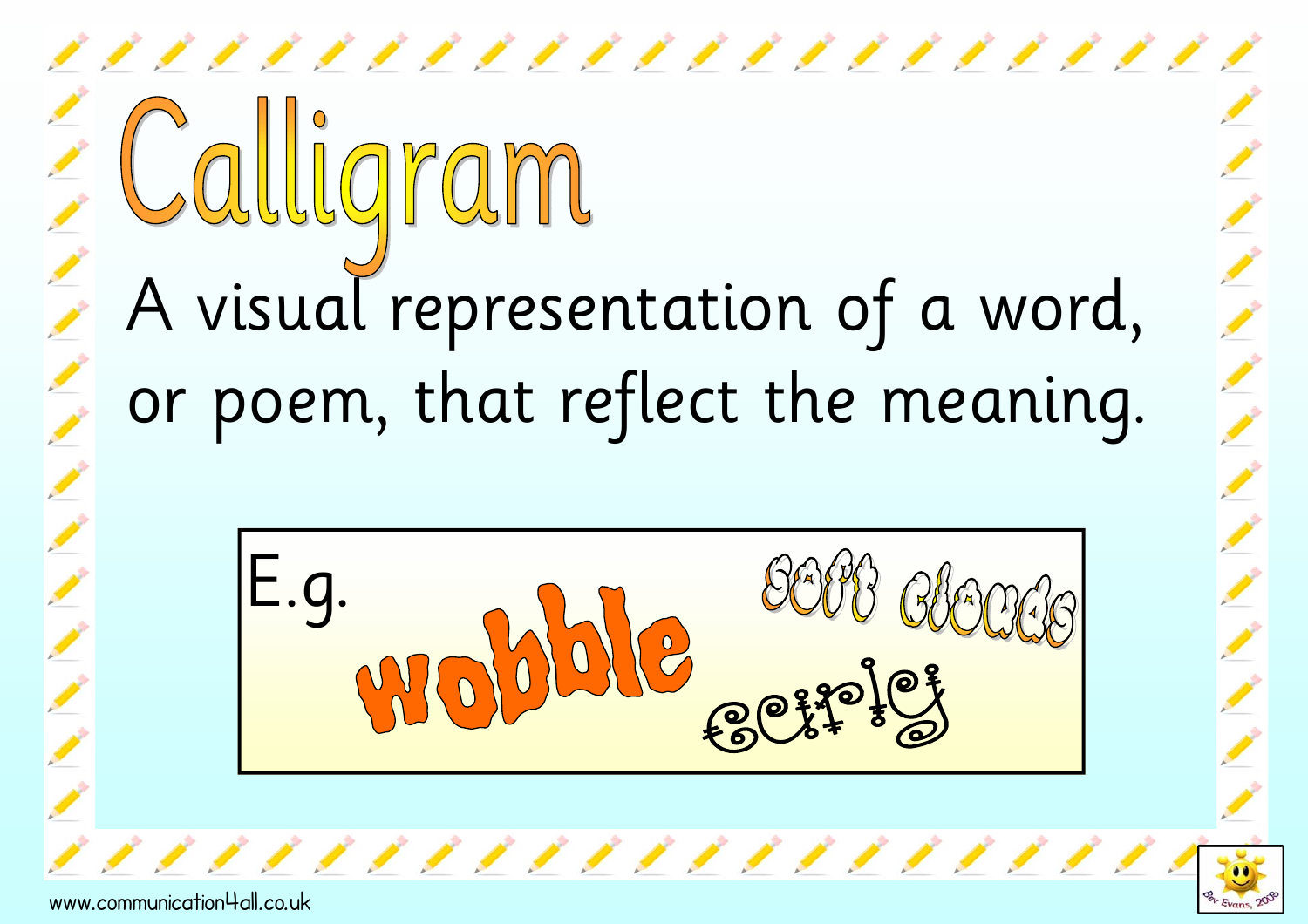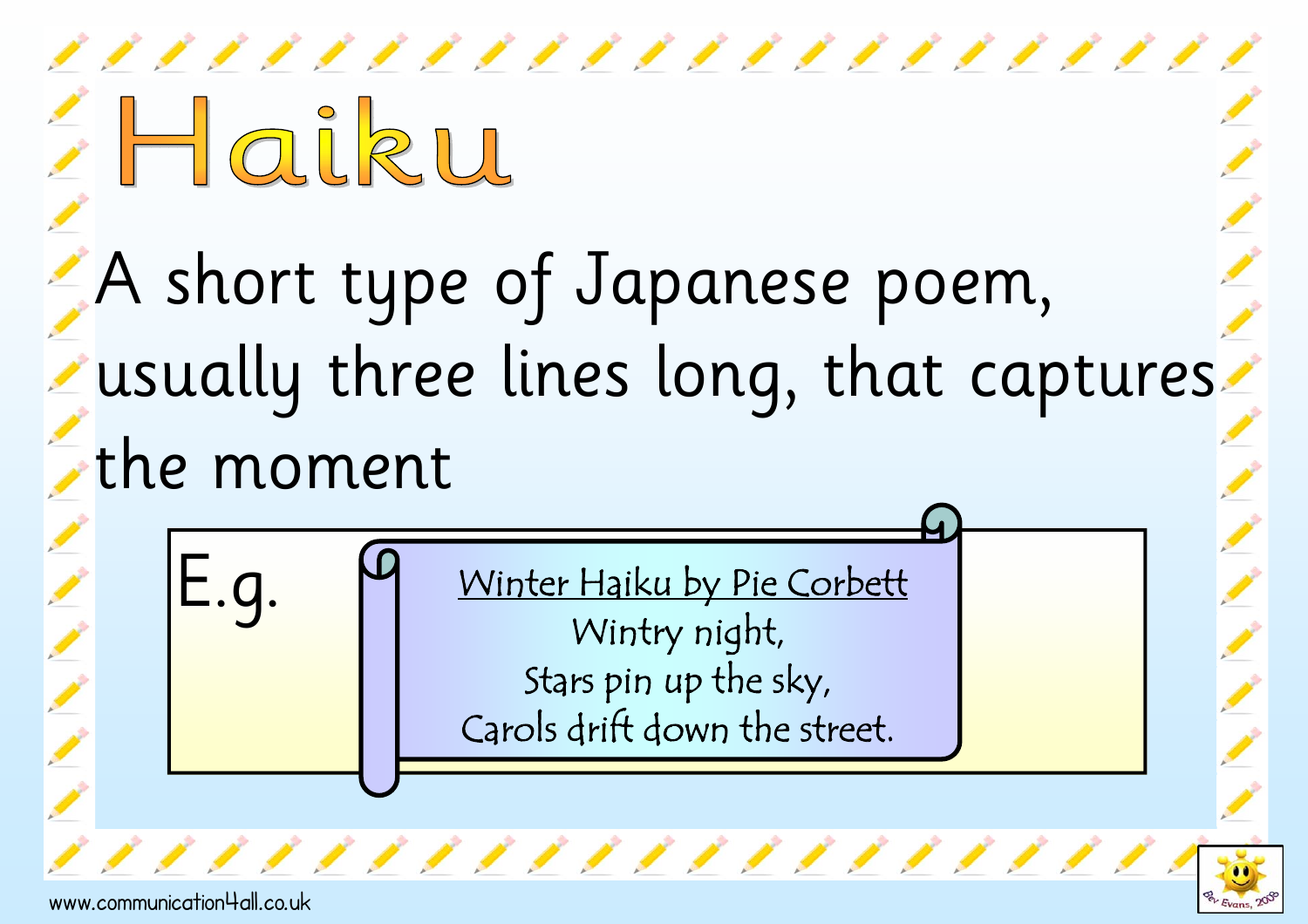## ,,,,,,,,,,,,,,,,,,,,,,,, Concrete Poem A shape poem where the arrangement of words adds to the meaning E.g. I flow to the sea, gently 111111111111111111

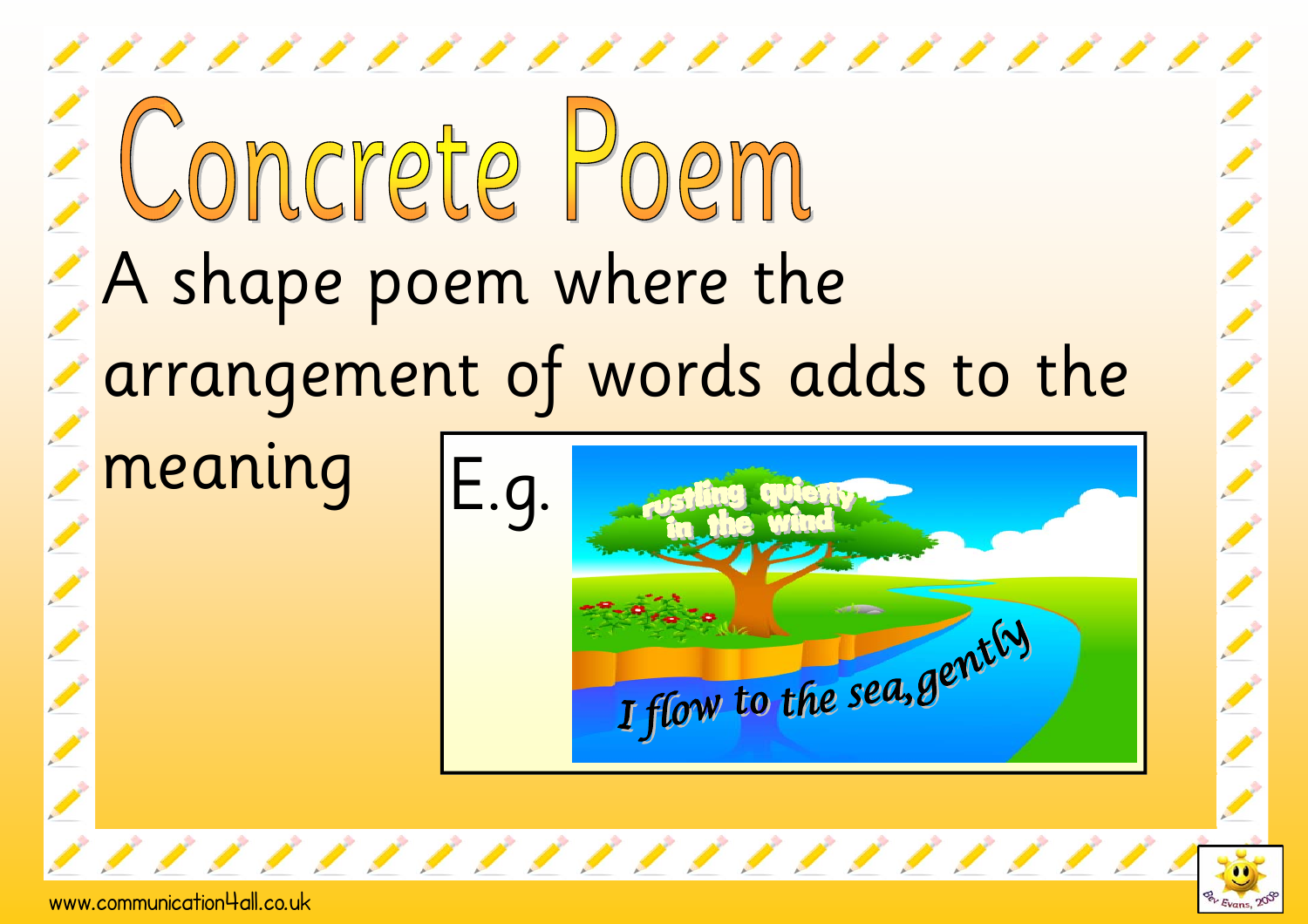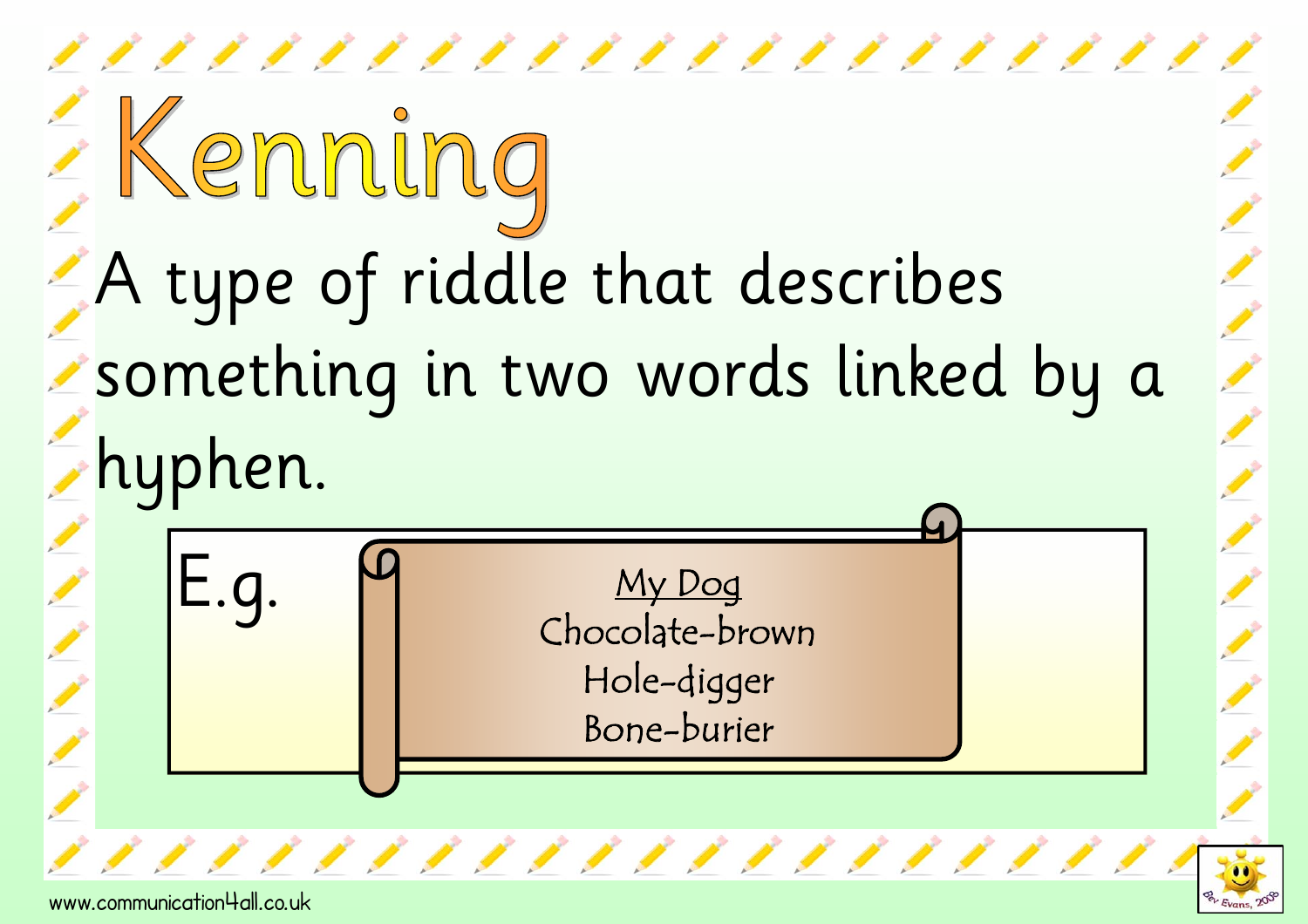#### Simil A comparison using the words 'as' or 'like'. E.g. sweet like chocolate sly as <sup>a</sup> fox white as snow cold as ice,,,,,,,,,,,,,,,,,,,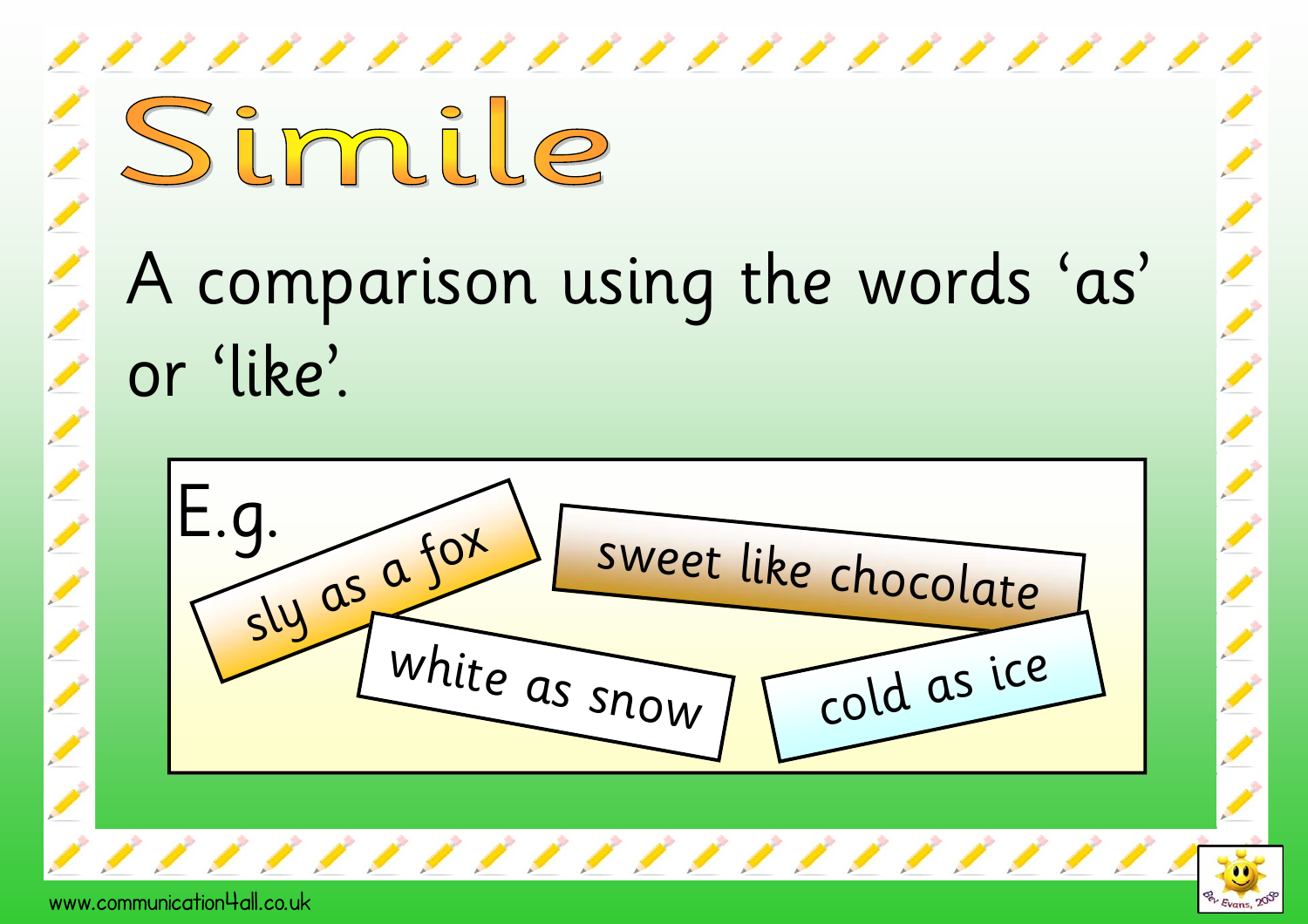

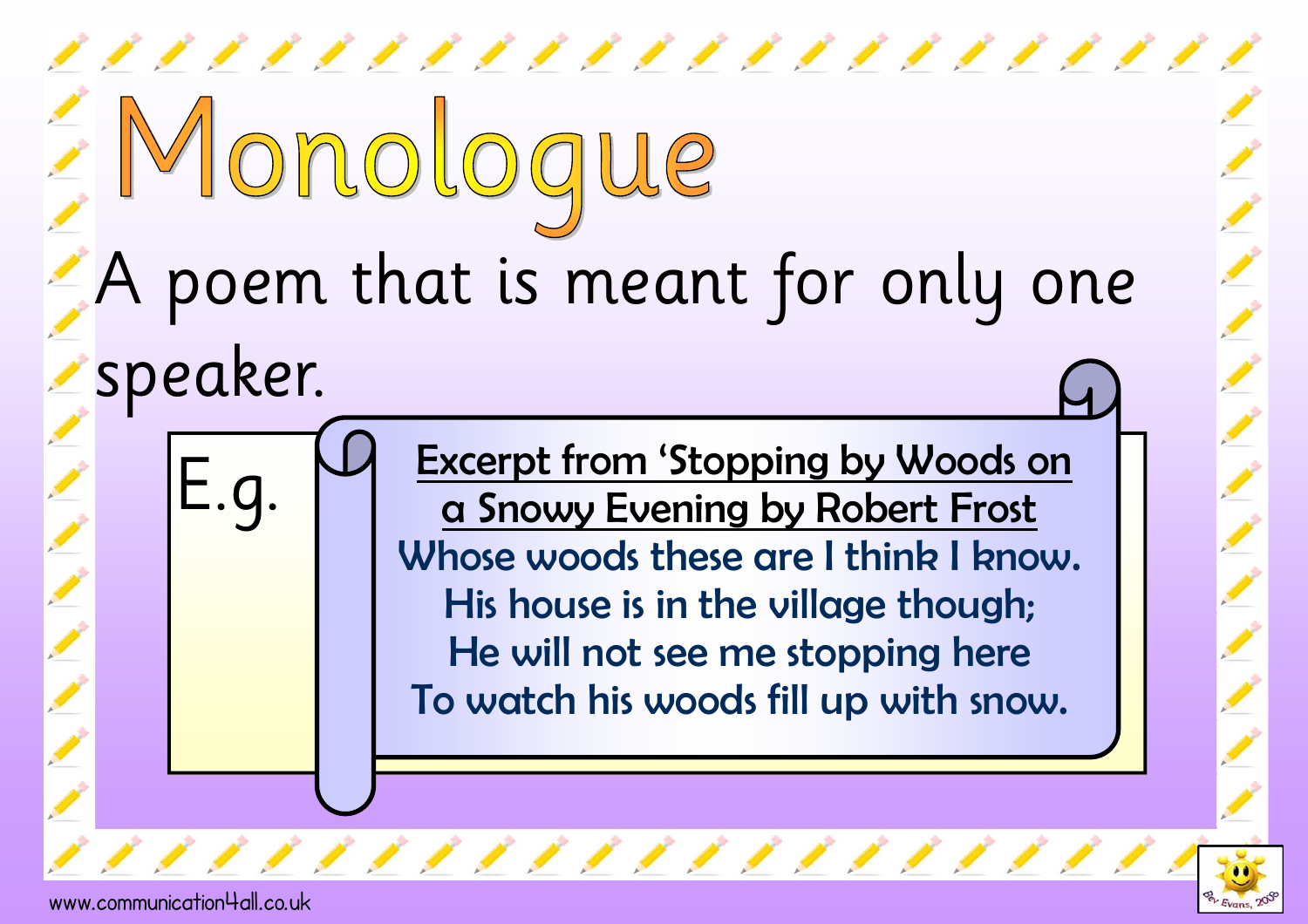### Couplets Pairs of lines that rhyme.

E.g. **CO** Excerpt from 'Little Red Riding Hood and the As soon as Wolf began to feel That he would like a decent meal He went and knocked on Grandma's door When Grandma opened it, she saw The sharp white teeth, the horrid grin

And Wolfie said, 'May I come in?'

11111111111111111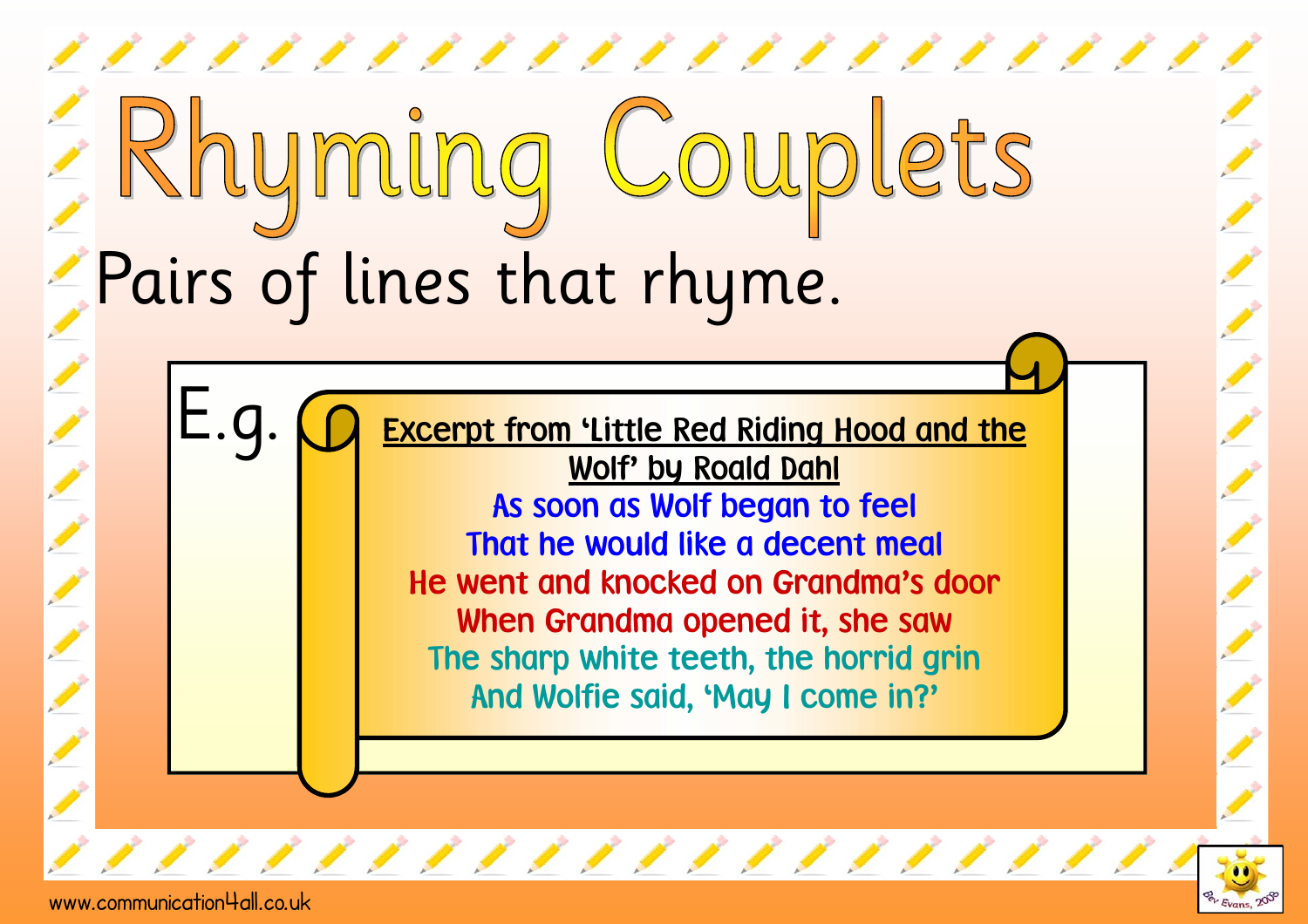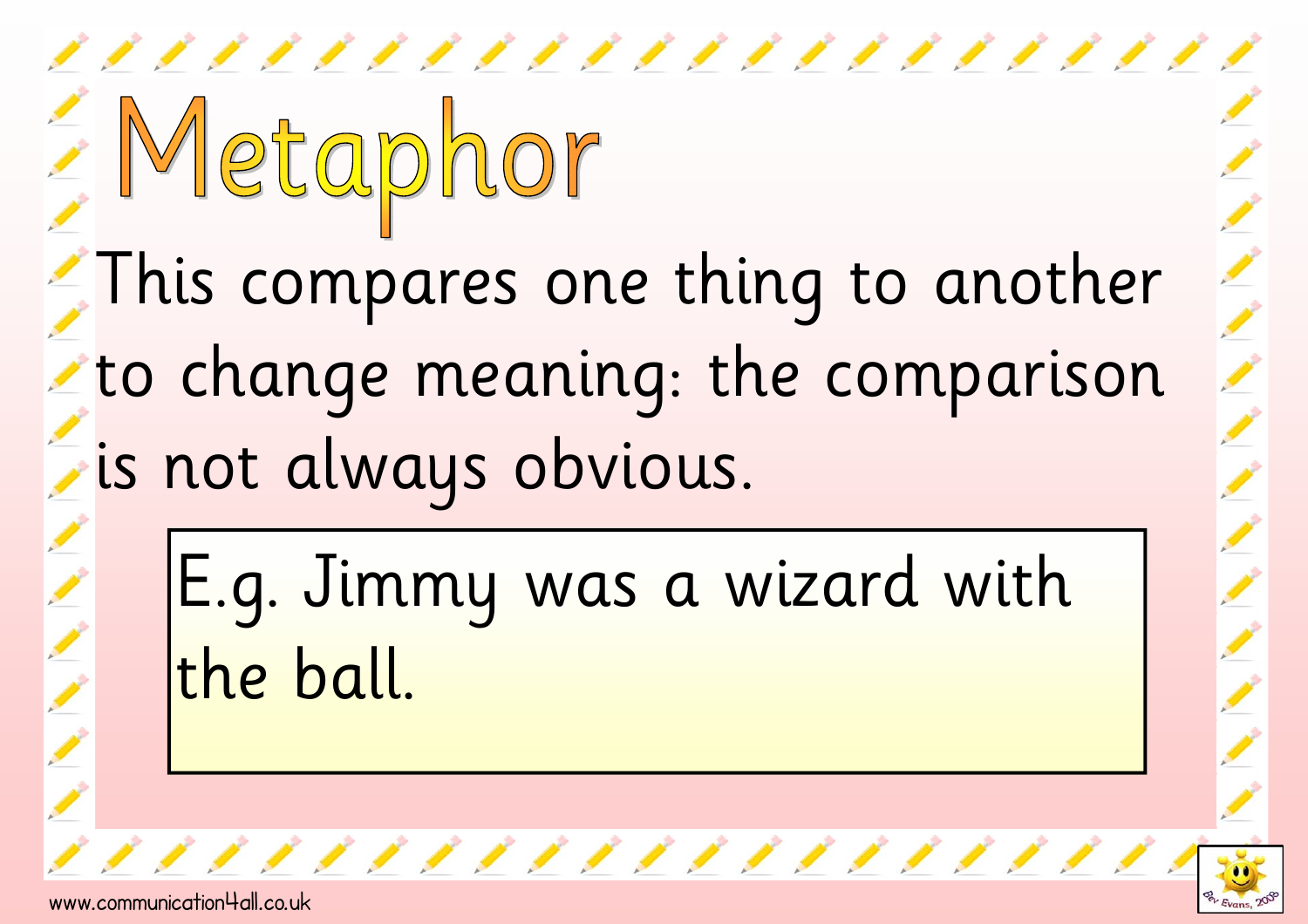## 111111111111111111111111 literation A few words, one after the other, that begin with the same sound.

E.g. Bees buzzed brilliantly by the beautiful butterfly.